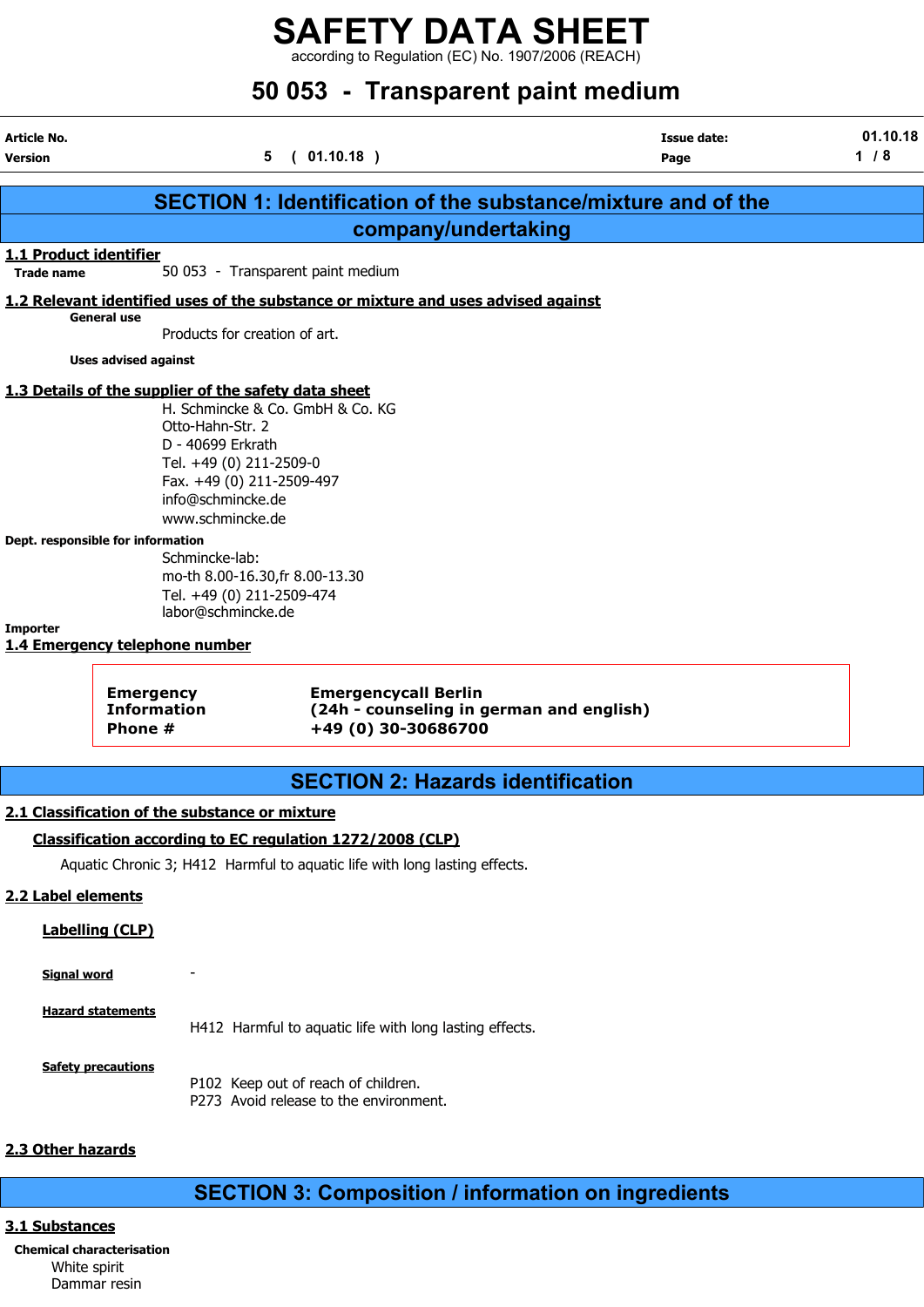rding to Regulation (EC) No. 1907/2006 (REACH)

# 50 053 - Transparent paint medium

| Article No.    |            | <b>Issue date:</b> | .10.18<br>01 |
|----------------|------------|--------------------|--------------|
| <b>Version</b> | (01.10.18) | Page               | 7 O          |

Stand oil siccative CAS-Number EINECS / ELINCS / NLP EU index number Customs tariff number REACH registration No. RTECS-no. Hazchem-Code CI-Number

# 3.2 Mixtures

#### Substance 1

solvent naphtha (petroleum), light, aromatic: 5 - < 10 % rosemary, ext.: 0,1 - 0,2 % CAS: 64742-95-6 CAS: 84604-14-8 REACH: 01-2119455851-35

Aquatic Chronic 2; H411 / Asp. Tox. 1; H304 / Flam. Liq. 3; H226 / Skin Sens. 1; H317 3; H226 / STOT SE 3; H335 / STOT SE 3; H336 / EUH066

Substance 3 spike oil: 0,1 - 0,2 %

Aquatic Chronic 2; H411 / Asp. Tox. 1; H304 / Eye Irrit. 2; H319 / Flam. Liq. 3; H226 / Skin Sens. 1; H317

| Substance 2 |  |
|-------------|--|
|-------------|--|

Aquatic Chronic 2; H411 / Asp. Tox. 1; H304 / Flam. Liq.

# Additional information

Materials such as cleaning rags, paper wipes and protective clothing, which are contaminated with the product may spontaneously self-ignite some hours later. To avoid the risks of fires, all contaminated materials should be placed in a closed metal container soaked with water or washed out well with warm soapy water before disposal. Contaminated materials should be removed from the workplace at the end of each working day and be stored outside.

# SECTION 4: First aid measures

## 4.1 Description of first aid measures

#### General information

If you feel unwell, seek medical advice (show the label where possible).

#### In case of inhalation

Provide fresh air. Seek medical attention if problems persist.

# In case of skin contact

Remove residues with soap and water. In case of skin irritation, consult a physician.

# After eye contact

If product gets into the eye, keep eyelid open and rinse immediately with large quantities of water, for at least 10 - 15 minutes. Seek medical attention if irritation persists.

# After swallowing

Rinse mouth with water. Do NOT induce vomiting. Immediately get medical attention.

# 4.2 Most important symptoms and effects, both acute and delayed

# 4.3 Indication of any immediate medical attention and special treatment needed

Caution if victim vomits: Risk of aspiration!

# SECTION 5: Firefighting measures

# 5.1 Extinguishing media

# Suitable extinguishing media

Co-ordinate fire-fighting measures to the fire surroundings.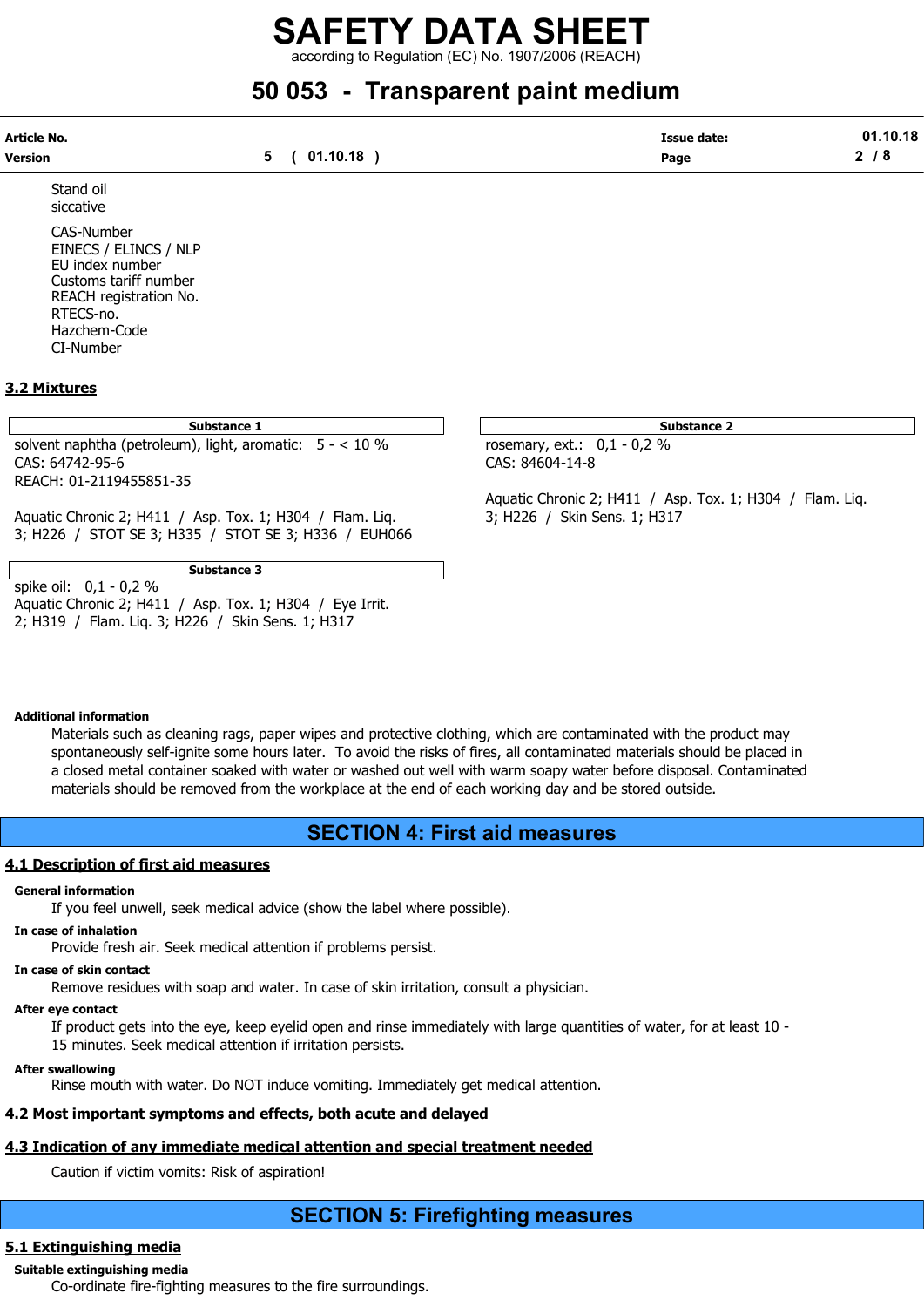according to Regulation (EC) No. 1907/2006 (REACH)

# 50 053 - Transparent paint medium

| <b>Article No.</b> |          | <b>Issue date:</b> | .10.18<br>01      |
|--------------------|----------|--------------------|-------------------|
| <b>Version</b>     | 01.10.18 | Page               | $\mathbf{\Omega}$ |

Extinguishing media which must not be used for safety reasons strong water jet

# 5.2 Special hazards arising from the substance or mixture

In case of fire may be liberated: Carbon monoxide and carbon dioxide

## 5.3 Advice for firefighters

Special protective equipment for firefighters

Use appropriate respiratory protection.

#### Additional information

# SECTION 6: Accidental release measures

# 6.1 Personal precautions, protective equipment and emergency procedures

Avoid contact with skin, eyes, and clothing.

## 6.2 environmental precautions

Discharge into the environment must be avoided.

#### 6.3 Methods and material for containment and cleaning up

Methods for cleaning up

Collect spilled material using paper towels and dispose.

Additional information

## 6.4 Reference to other sections

Dispose of waste according to applicable legislation.

# SECTION 7: Handling and storage

## 7.1 Precautions for safe handling

#### Advices on safe handling

Handle in accordance with good industrial hygiene and safety practice.

Precautions against fire and explosion

No special measures are required.

# 7.2 Conditions for safe storage, including any incompatibilities

## Requirements for storerooms and containers

Hints on joint storage Storage class Further details Protect from frost and exposure to sun.

# 7.3 Specific end use(s)

# SECTION 8: Exposure controls/personal protection

# 8.1 Control parameters

64742-95-6 solvent naphtha (petroleum), light, aromatic

| $- - - -$<br>- VV E2 L<br>י טעע |  | sarar:<br>-----<br>$\sim$ $\sim$ $\sim$ |
|---------------------------------|--|-----------------------------------------|
|---------------------------------|--|-----------------------------------------|

# 8.2 Exposure controls

# Occupational exposure controls

# Respiratory protection

With correct and proper use, and under normal conditions, breathing protection is not required. Respiratory protection must be worn whenever the WEL levels have been exceeded. Combination filtering device (EN 14387) Use filter type A (= against vapours of organic substances)

# Hand protection

Qualified materials: Nitrile rubber Layer thickness > 0,35 mm Breakthrough time > 480 min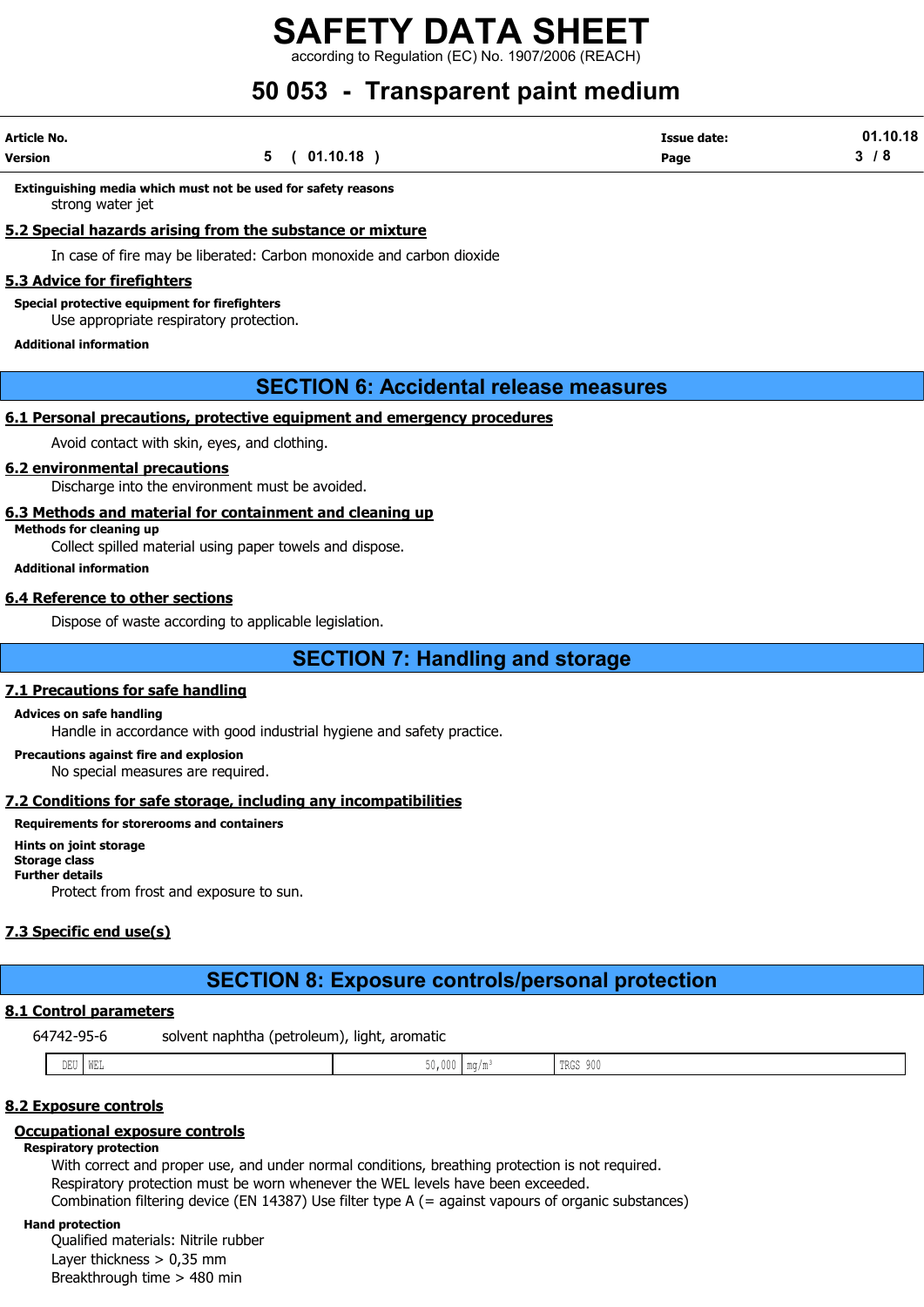according to Regulation (EC) No. 1907/2006 (REACH)

# 50 053 - Transparent paint medium

| Article No. |            | <b>Issue date:</b> | 01.10.18 |
|-------------|------------|--------------------|----------|
| Version     | (01.10.18) | Page               | д<br>o   |

Ultranitril 492 - MAPA GmbH, Industriestraße 21- 25, D-27404 Zeven, Internet: www.mapa-pro.de All information was derived in accordance with EU directive 89/686/EWG and the resultant EN 374 in cooperation with MAPA GmbH. This recommendation applies exclusively to the product and use named in Section 1. In the event of commingling or deviating conditions, contact the suppliers of CE-approved gloves. This information is abased on our current state of knowledge and describes the security standards applicable to our product for the purpose provided.

#### Eye protection

Goggles

#### Body protection

Wear suitable protective clothing. Wash contaminated clothing prior to re-use.

#### General protection and hygiene measures

Handle in accordance with good industrial hygiene and safety practice. Wash hands thoroughly after handling.

# SECTION 9: Physical and chemical properties

#### 9.1 information on basic physical and chemical properties

| <b>Form</b>                            | liquid           |             |       |       |
|----------------------------------------|------------------|-------------|-------|-------|
| Colour                                 | yellowish, clear |             |       |       |
| <b>Odour</b>                           | white spirit     |             |       |       |
|                                        |                  | min         | max   |       |
| Initial boiling point and              |                  |             |       |       |
| boiling range                          |                  |             |       |       |
| <b>Melting point/freezing point</b>    |                  |             |       |       |
| Flash point/flash point range          |                  | 65 °C       | 65 °C |       |
| <b>Flammability</b>                    |                  |             |       |       |
| <b>Ignition temperature</b>            |                  |             |       |       |
| <b>Auto-ignition temperature</b>       |                  |             |       |       |
| <b>Explosion limits</b>                |                  |             |       |       |
| <b>Refraction index</b>                |                  |             |       |       |
|                                        |                  |             |       |       |
| Partition coefficient: n-octanol/water |                  |             |       |       |
| <b>Danger of explosion</b>             |                  |             |       |       |
| <b>Vapour pressure</b>                 |                  |             |       |       |
| <b>Density</b>                         |                  | $0,95$ g/ml |       | 20 °C |
| <b>PH</b> value                        |                  |             |       |       |
|                                        |                  |             |       |       |
| <b>Viscosity dynamic of</b>            |                  |             |       |       |
| Viscosity dynamic up to                |                  |             |       |       |
|                                        |                  |             |       |       |
| <b>Viscosity kinematic of</b>          |                  |             |       |       |
| <b>Viscosity kinematic up to</b>       |                  |             |       |       |

## 9.2 Other information

# SECTION 10: Stability and reactivity

#### 10.1 Reactivity

Product is stable under normal storage conditions.

# 10.2 Chemical stability

# 10.3 Possibility of hazardous reactions

# 10.4 Conditions to avoid

Protect from frost and exposure to sun.

# 10.5 Incompatible materials

strong oxidizing agents

# 10.6 Hazardous decomposition products

Hazardous vapours may form during fires.

64742-95-6 solvent naphtha (petroleum), light, aromatic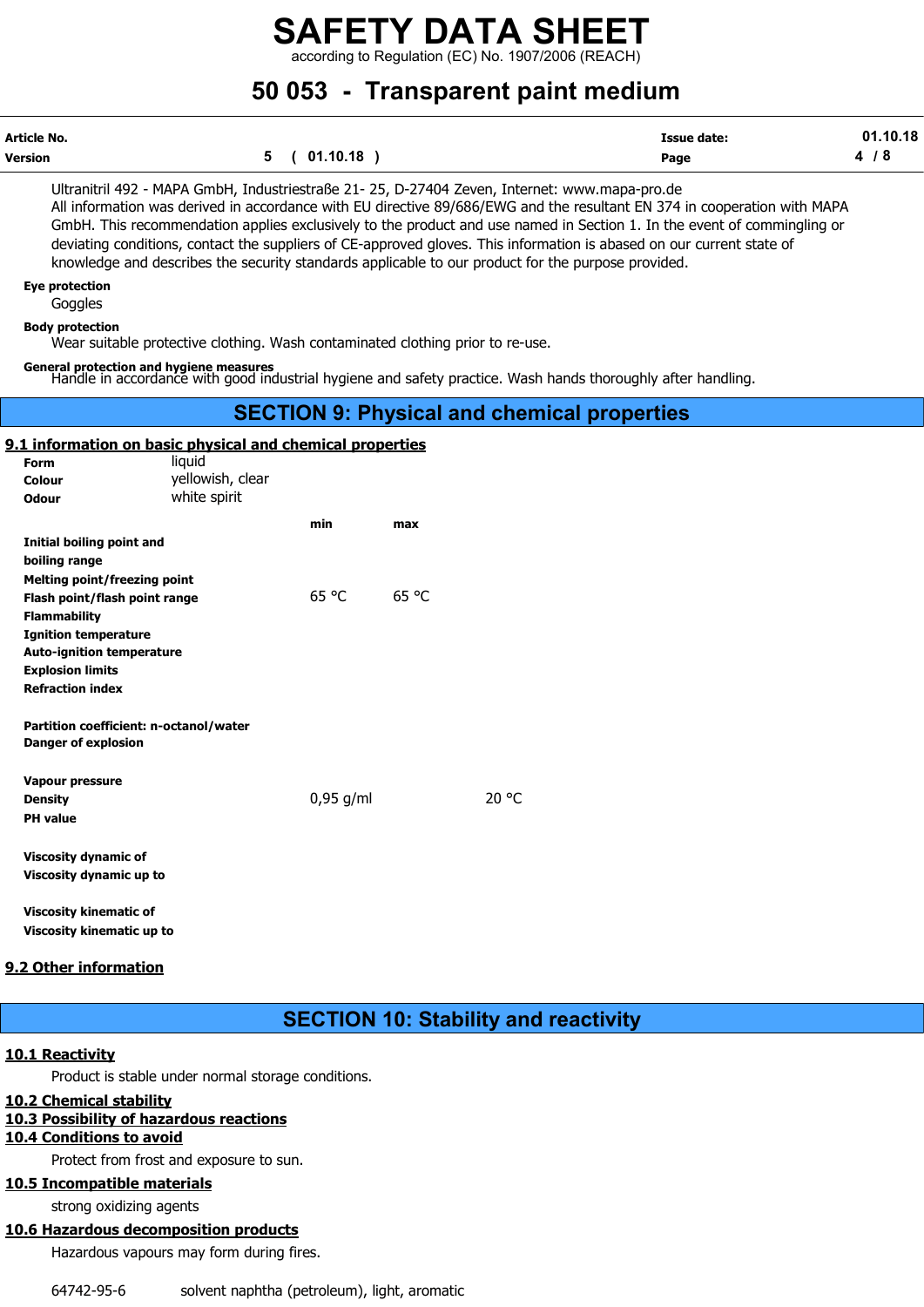# 50 053 - Transparent paint medium

|                                            |        |                              |     |               | <b>SAFETY DATA SHEET</b>                           |                    |          |
|--------------------------------------------|--------|------------------------------|-----|---------------|----------------------------------------------------|--------------------|----------|
|                                            |        |                              |     |               | according to Regulation (EC) No. 1907/2006 (REACH) |                    |          |
|                                            |        |                              |     |               | 50 053 - Transparent paint medium                  |                    |          |
|                                            |        |                              |     |               |                                                    |                    | 01.10.18 |
| <b>Article No.</b>                         |        |                              |     |               |                                                    | <b>Issue date:</b> |          |
| <b>Version</b>                             |        | $5\overline{)}$<br>01.10.18) |     |               |                                                    | Page               | 5/8      |
|                                            | oral   | LD50                         | Rat | $\rightarrow$ | 2000,000                                           | mg/kg              |          |
|                                            | dermal | LD50                         | Rat | $\rightarrow$ | 2000,000                                           | mg/kg              |          |
|                                            |        |                              |     |               | <b>SECTION 11: Toxicological information</b>       |                    |          |
| 11.1 Information on toxicological effects  |        |                              |     |               |                                                    |                    |          |
| <b>Acute toxicity</b><br>No data available |        |                              |     |               |                                                    |                    |          |

# SECTION 11: Toxicological information

# 11.1 Information on toxicological effects

In case of inhalation

No data available

After swallowing No data available

In case of skin contact No data available

After eye contact

No data available

# Practical experience

## General remarks

# Toxicological tests

| <b>Information on toxicological effects</b>                                     |      |                                              |               |        |      |                          |  |
|---------------------------------------------------------------------------------|------|----------------------------------------------|---------------|--------|------|--------------------------|--|
| ite toxicity<br>No data available                                               |      |                                              |               |        |      |                          |  |
| case of inhalation<br>No data available                                         |      |                                              |               |        |      |                          |  |
| er swallowing<br>No data available<br>case of skin contact<br>No data available |      |                                              |               |        |      |                          |  |
| er eye contact<br>No data available                                             |      |                                              |               |        |      |                          |  |
| <u>ctical experience</u>                                                        |      |                                              |               |        |      |                          |  |
| <u>eral remarks</u>                                                             |      |                                              |               |        |      |                          |  |
| <u>icological tests</u>                                                         |      |                                              |               |        |      |                          |  |
| 64742-95-6                                                                      |      | solvent naphtha (petroleum), light, aromatic |               |        |      |                          |  |
|                                                                                 | LC50 | fish                                         | ↘             | 10,000 | mg/1 |                          |  |
|                                                                                 | LC50 | Algae                                        | $\rightarrow$ | 10,000 | mg/1 | $\overline{\phantom{a}}$ |  |
|                                                                                 |      |                                              |               |        |      |                          |  |
|                                                                                 |      | <b>SECTION 12: Ecological information</b>    |               |        |      |                          |  |
| <u>l Toxicity</u>                                                               |      |                                              |               |        |      |                          |  |
| uatic toxicity<br>No data available                                             |      |                                              |               |        |      |                          |  |

# SECTION 12: Ecological information

## 12.1 Toxicity

Aquatic toxicity No data available Water Hazard Class 2 WGK catalog number General information

# 12.2 Persistence and degradability

Further details Product is partially biodegradable. Oxygen demand

# 12.3 Bioaccumulative potential

Bioconcentration factor (BCF) Partition coefficient: n-octanol/water

# 12.4 Mobility in soil

No data available

## 12.5 Results of PBT and vPvB assessment

No data available

## 12.6 Other adverse effects

General information

## Ecotoxicological effects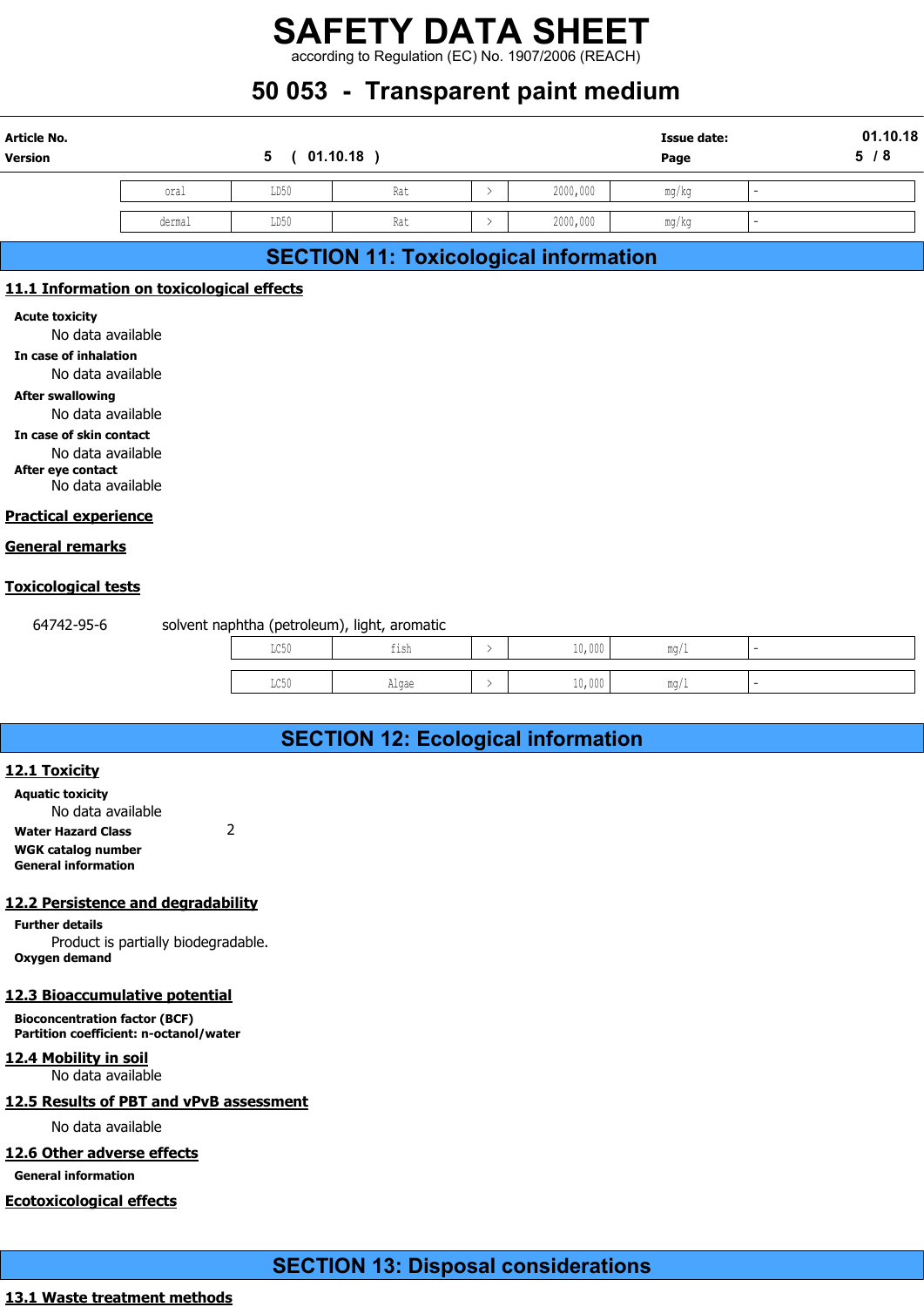according to Regulation (EC) No. 1907/2006 (REACH)

# 50 053 - Transparent paint medium

| Article No. |              | <b>Issue date:</b> | 01.10.18 |
|-------------|--------------|--------------------|----------|
| Version     | 5 ( 01.10.18 | Page               | 6/8      |

# Product

Waste key number

080111 Waste paint and varnish containing organic solvents or other dangerous substances 080111\* waste paint and varnish containing organic solvents or other dangerous substances

Recommendation

#### Contaminated packaging

Waste key number Recommendation

Non-contaminated packages may be recycled. Handle contaminated packages in the same way as the substance itself.

# Additional information

SECTION 14: Transport information

# 14.1 UN number

## 14.2 UN proper shipping name

ADR, ADN No dangerous good in sense of these transport regulations. IMDG, IATA

## 14.3 Transport hazard class(es)

ADR, ADN IMDG IATA

## 14.4 Packing group

## 14.5 Environmental hazards

**Marine Pollutant - IMDG** Marine Pollutant - ADN

## 14.6 Special precautions for user

#### Land transport

Code: ADR/RID Kemmler-number Hazard label ADR Limited quantities Contaminated packaging: Instructions Contaminated packaging: Special provisions Special provisions for packing together Portable tanks: Instructions Portable tanks: Special provisions Tank coding Tunnel restriction Remarks EQ Special provisions

## Inland waterway craft

Hazard label Limited quantities Transport permitted Equipment necessary Ventilation Remarks EQ Special provisions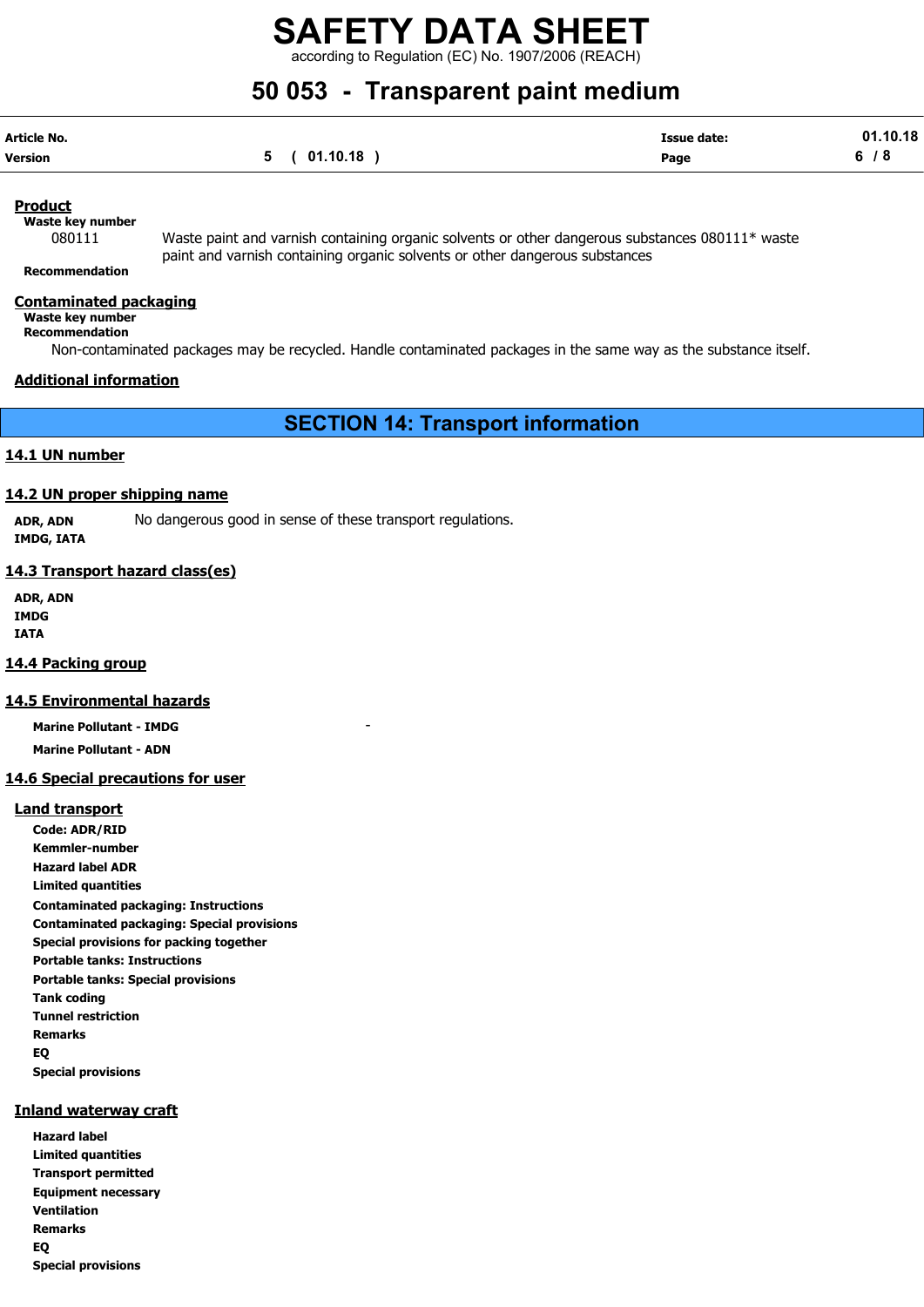according to Regulation (EC) No. 1907/2006 (REACH)

# 50 053 - Transparent paint medium

| Article No. |              | <b>Issue date:</b> | 01.10.18 |
|-------------|--------------|--------------------|----------|
| Version     | 5 ( 01.10.18 | Page               | 7/8      |

#### Sea transport

EmS Special provisions Limited quantities Contaminated packaging: Instructions Contaminated packaging: Special provisions IBC: Instructions IBC: Provisions Tank instructions IMO Tank instructions UN Tank instructions Special provisions Stowage and segregation Properties and observations Remarks EQ

## Air transport

| Hazard                      |
|-----------------------------|
| Passenger                   |
| Passenger LQ                |
| Cargo                       |
| ERG                         |
| <b>Remarks</b>              |
| EQ                          |
| <b>Special Provisioning</b> |

## 14.7 Transport in bulk according to Annex II of MARPOL 73/78 and the IBC Code

No data available

# SECTION 15: Regulatory information

## 15.1 Safety, health and environmental regulations/legislation specific for the substance or mixture

#### National regulations

#### **Europe**

Contents of VOC [%] Contents of VOC [g/L] Further regulations, limitations and legal requirements

#### Germany

Storage class

Water Hazard Class 2

WGK catalog number Incident regulation Information on working limitations Further regulations, limitations and legal requirements

#### **Denmark**

Further regulations, limitations and legal requirements

#### **Hungary**

Further regulations, limitations and legal requirements

#### Great Britain

Further regulations, limitations and legal requirements